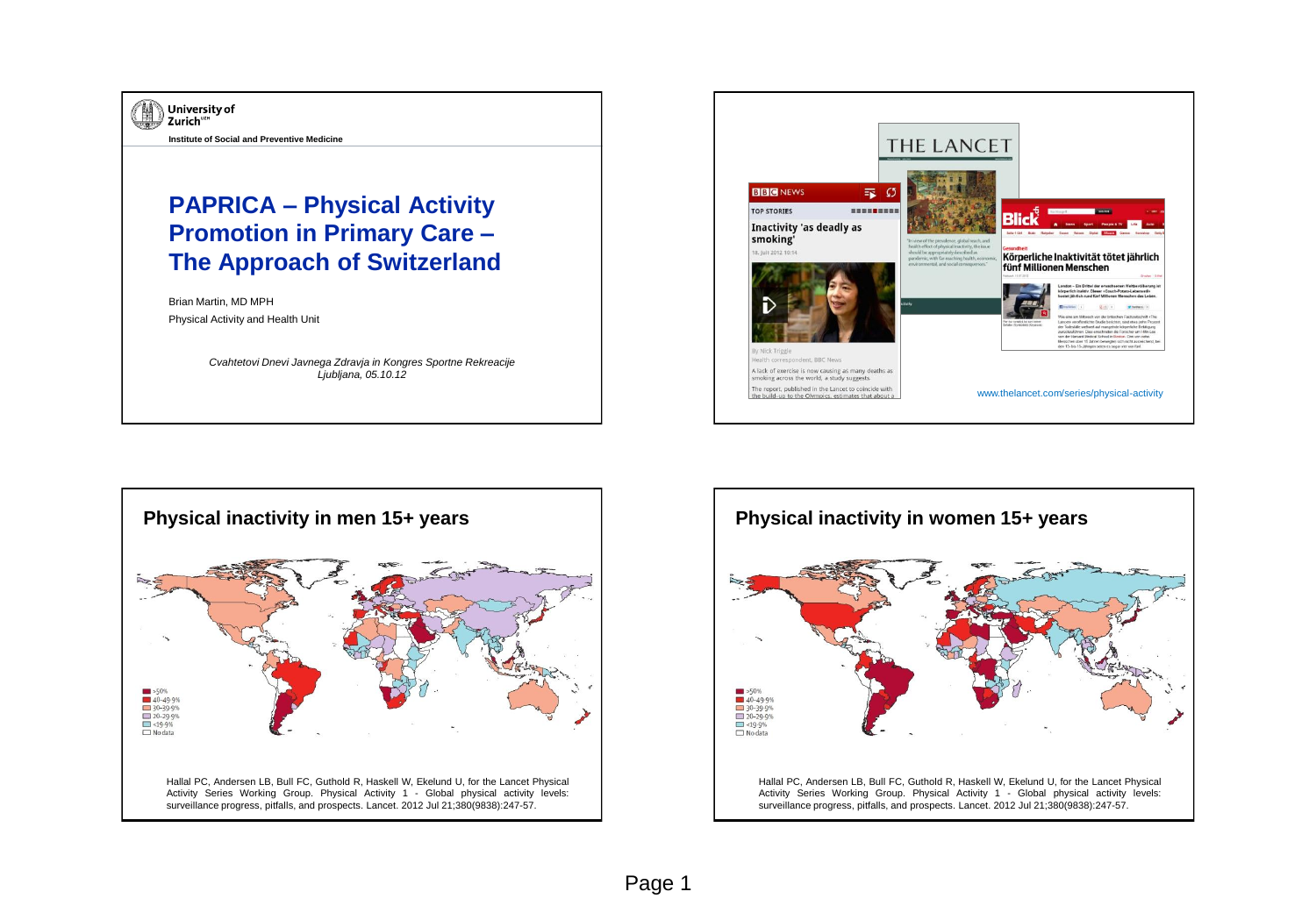





**PA promotion in primary care** • **Since 1990s development of interventions based on international experiences, but adapted to local situation**  *Good acceptance in patients, GPs and other primary care staff* Doctive Failed &<br>Francisco<br>Coddonn 19<br>Francisco **→** *Indications for* Leben in Bewegung *effectiveness* **→** *But: difficulty to recruit primary care partners* Bize R, Surbeck R, Padlina O, Peduzzi F, Cornuz J, Martin B. Promotion of physical activity in the primary *care setting: The situation in Switzerland. Schweiz Z Sportmed Sporttraumatol 2008; 56 (3): 112–116.*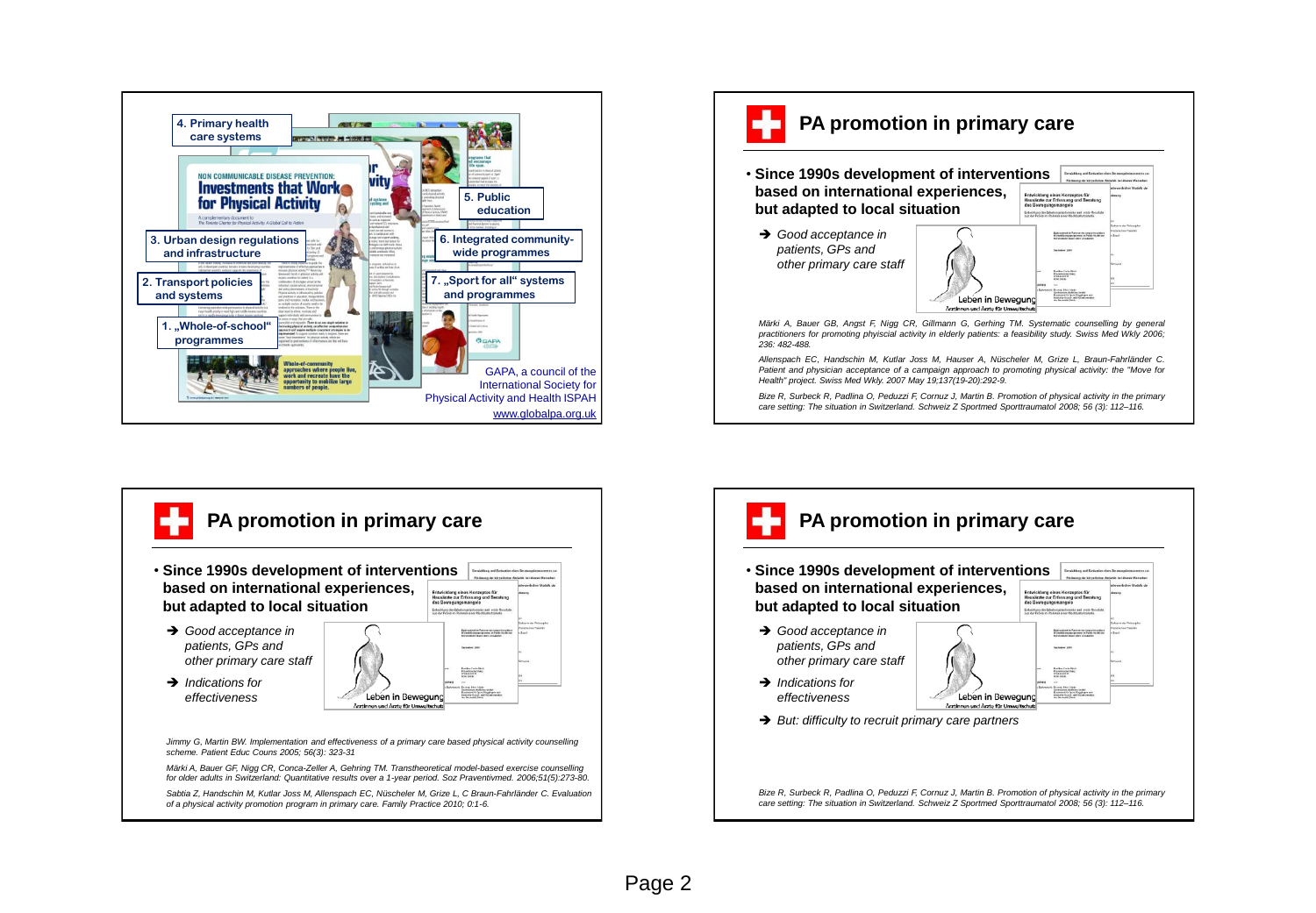

## **PA promotion in primary care**

- **Development of professional communication materials and procedures for large scale implementation**
- **Based on existing experiences, expert opinion, qualitative and quantitative research**

*Schmid M, Egli K, Martin BW, Bauer G. Health promotion in primary care: evaluation of a systematic procedure and stage specific information for physical activity counselling. Swiss Med Wkly 2009; 139 (45– 46): 665–671.*

Bize R. Surbeck R. Padlina O. Peduzzi F. Cornuz J. Martin B. Promotion of physical activity in the primary *care setting: The situation in Switzerland. Schweiz Z Sportmed Sporttraumatol 2008; 56 (3), 112–116.*



*"Barriers to counseling – (...) most important ones: lack of time, competition between the different topics of health promotion and preventive medicine, lack of reimbursement, lack of clear guidelines, lack of knowledge about downstream structures, lack of structural support to facilitate behavioral changes in patients (architectural and in town planning), or physician's fear to be perceived as a «health moralist» (...)"*



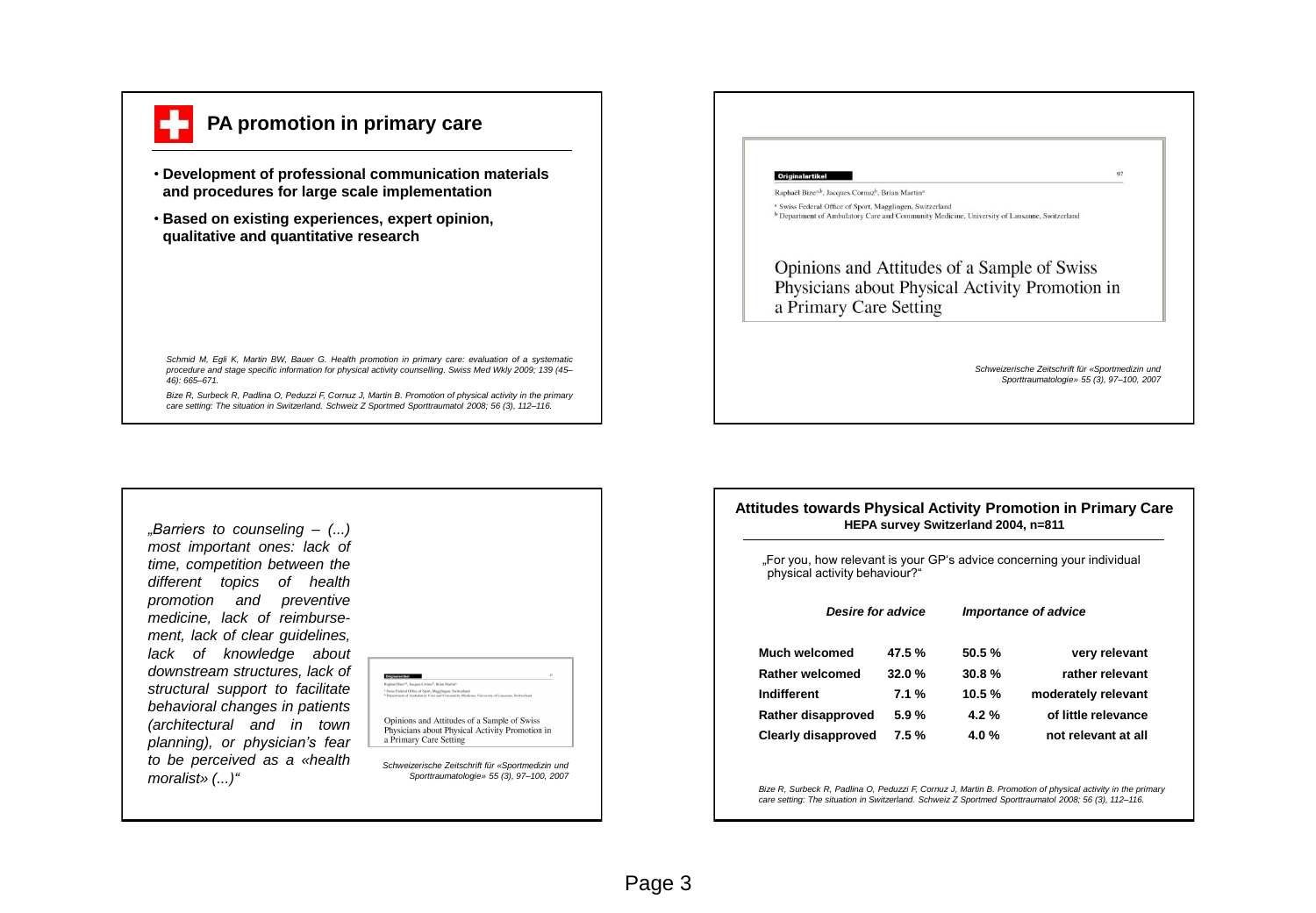

## **PA promotion in primary care**

- **Development of professional communication materials and procedures for large scale implementation**
- **Based on existing experiences, expert opinion, qualitative and quantitative research**
- **Joint project with Swiss College of Primary Care Medicine**
- *College's decision based on evidence based approach and possibility to participate in elaboration of final product*



Bize R, Surbeck R, Padlina O, Peduzzi F, Cornuz J, Martin B. Promotion of physical activity in the primary *care setting: The situation in Switzerland. Schweiz Z Sportmed Sporttraumatol 2008; 56 (3), 112–116.*







- **Development of professional communication materials and procedures for large scale implementation**
- **Based on existing experiences, expert opinion, qualitative and quantitative research**
- **Joint project with Swiss College of Primary Care Medicine**
- **Testing in 19 primary care practices in French speaking and 6 in German speaking Switzerland**
- **Adaptation and development of final materials and procedures**

Bize R, Surbeck R, Padlina O, Peduzzi F, Cornuz J, Martin B. Promotion of physical activity in the primary *care setting: The situation in Switzerland. Schweiz Z Sportmed Sporttraumatol 2008; 56 (3), 112–116.*